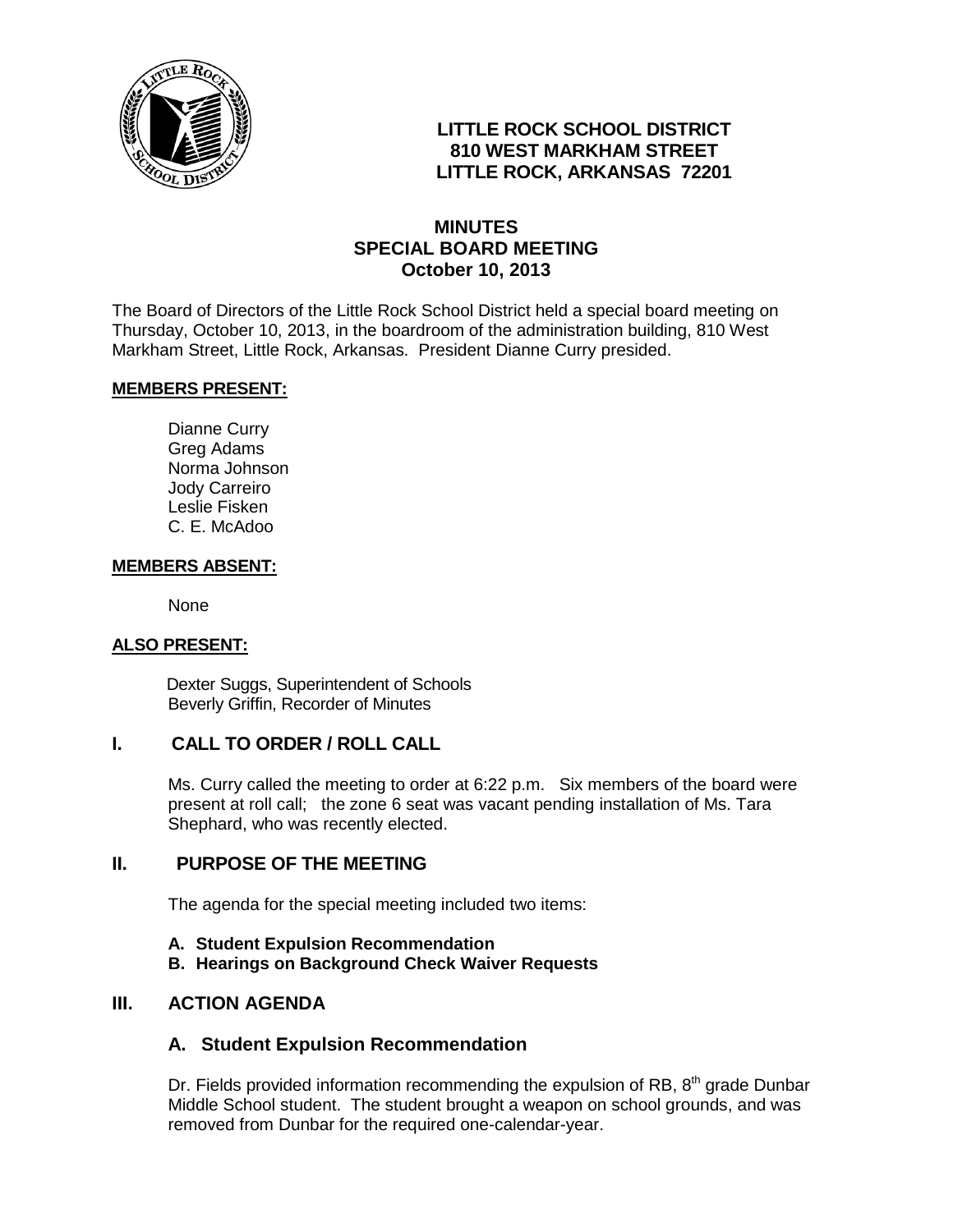Dr. Fields informed the board of his communications with the parent, and reported the student was now enrolled in Covenant Keepers. RB will return to the LRSD at the end of his suspension. Mr. Carreiro moved to approve the administration's recommendation for expulsion. Ms. Johnson seconded the motion, and it **carried unanimously**.

### **B. Employee Hearings on Criminal Background Checks / Requests for Waivers**

Robert Robinson provided background information on four employees who requested an appeal before the board on their criminal background checks.

**Denise Beal**: background check revealed the offense occurred in 1998 when Ms. Beal was 17 years old. She was working at a department store and fraudulently received an in-store credit for merchandise. She is now 34, married with three children. She has applied to serve as a substitute teacher. The incident has been expunged from her record.

Mr. Adams made a motion to grant the waiver for Ms. Beal as recommended by the administration. Ms. Johnson seconded the motion, and it carried unanimously.

**Calvin Knight:** represented by Duane Thomas, with LREA Uniserve. Information was provided regarding an incident thirteen years ago whereby Mr. Knight and his wife were placed on the child maltreatment registry for failure to provide insulin for their daughter when she was 8 years old. Mr. Thomas read a statement from Mr. Knight's daughter. Mr. Knight was recently hired to work as a security officer at Fulbright Elementary School.

Ms. Knight also addressed the board. Their daughter was diagnosed at the age 8 with diabetes. She was hospitalized a number of times between the ages of 8 and 11 for uncontrolled diabetes and for adjustments to her insulin. The Knight's had met with DHS workers, but were not informed they were being placed on the maltreatment registry.

Ms. Johnson recommended the waiver be granted to Mr. Knight based on the information provided. Ms. Fisken seconded the motion, and it **carried unanimously**.

**Danette Murray:** a former district employee who worked as a secretary at Parkview for seven years who resigned when she moved to North Arkansas. She worked as a substitute clerical employee at McClellan for over a year, and was hired this year at Central. She admitted inadvertently responding in the negative on her employment application, omitting that she had been arrested for drugs 32 years ago. She was 28 years old at the time of the arrest, and she served 10 years on probation. She stated the record had been expunged, and her attorney had advised she no longer had to claim the incident on employment applications.

The administration recommended granting the waiver for Ms. Murray. Mr. McAdoo moved to grant the waiver as recommended. Ms. Johnson seconded the motion; and it **carried unanimously**.

**Reginald Todd:** requested consideration for a waiver to continue his employment with the LRSD. Mr. Todd was 15 years old when he was involved in an altercation with a female acquaintance. He reacted in defense against another male who intervened in the argument.